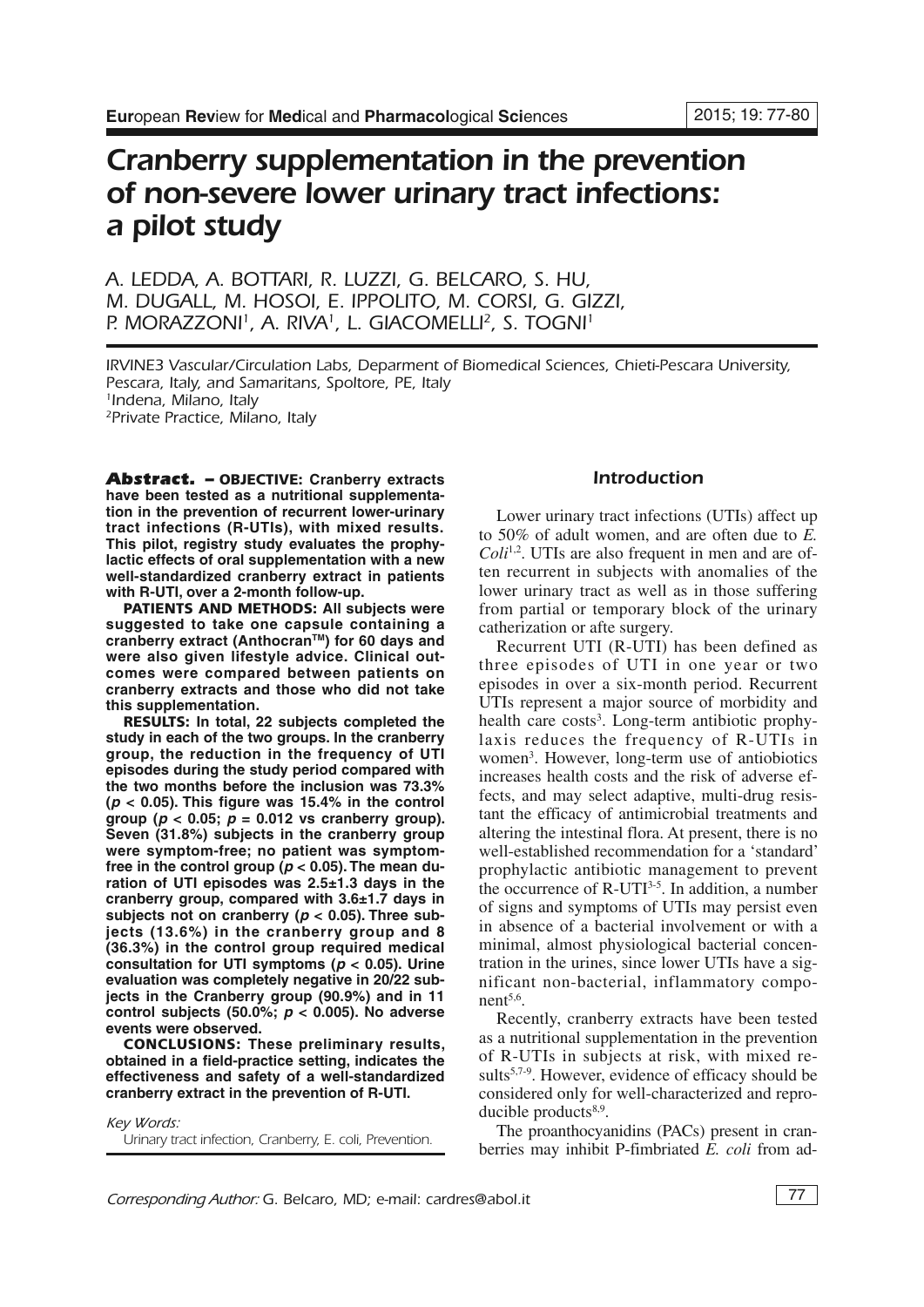hering to uroepithelial cells<sup>10,11</sup>. P-fimbriae mediate adherence to uroepithelial cells by the activity of the P adhesin gene (*papG*). Moreover, dried cranberries and extracts<sup>5,7</sup> contain a high concentration of polyphenols that inhibit the adherence of bacteria to the mucosal and uro-epithelial cells in the lower uninary tract. Of note, the infecting bacteria may have a intestinal origin and the intestine tract could be an alternative site in which the active componentes of cranberry extract may interact with *E. coli* decreasing its infectivity<sup>11</sup>. Resveratrol, in cranberry extracts, decreases the pathogenicity of *Proteus mirabilis* by limiting urothelial cell invasion<sup>12</sup>. In addition, cranberry may improve the mucosal immunity to uropathogens<sup>13,14</sup>.

Additional well-grounded evidence appears, however, necessary to better characterize the efficacy of cranberry extracts in the prevention of lower UTIs<sup>8</sup>. The aim of this pilot, registry study was to evaluate the prophylactic effects of oral supplementation with a new product (containing PACs in the range of 25.0-35.0%) reproducing the natural total profile of cranberry fruits in subjects with a previous history of recurrent UTI, over a 2-month follow-up.

# *Patients and Methods*

## *Study design and subjects*

This was a registry, supplement study (see $15$  for a definition and a description of such studies). Subjects with a history of R-UTI (at least three symptomatic UTIs in the year before inclusion of two UTIs in the last six months) were eligible. Exclusion criteria were as follows: any chronic clinical condition or risk factors, immune-compromising diseases, concomitant infections of any nature, blood in the urines, antibiotic or corticosteroid treatment for any reason in the last 6 months, allergy of intollerance to cranberry.

## *Interventions*

All patients received fosfomycin for one day. At day 5, an urinary colture was performed; if negative, the subject was suggested to take one capsule containing the new highly-standardized cranberry extract (Anthocran<sup>TM</sup>) for 60 consecutive days. All subjects were also given lifestyle and hygiene advice (accurate washing, drinking and voiding at correct times, low caffeine, alchool and spice intake, moderate physical activity).

The registry recorded the occurrence of new UTI episodes over 2-month follow-up. A new episode was defined as follows: signs/symptoms of UTI, visible presence of blood and need for consultation and specialist's evaluation.

## *Statistical Analysis*

Clinical effectiveness in the prevention of UTIs was determined according to three parameters: (i) comparison of the number of UTIs in the two months before the inclusion in the registry and during the registry period; (2) Number of symptom-free subjects during the registry period, duration of UTI episodes and need for medical attention; (3) normal urinalysis at the end of the registry period. All parameters were calculated for subjects on cranberry extracts and those who decided not to take this supplemention. Safety considerations were also performed.

All data were analyzed by descriptive statistics. On the basis of the model study by Burleigh et al<sup>6</sup>, it was estimated that at more than 20 subjects per group would be needed to evaluate differences in the three target parameters between subjects on cranberry and those not on this supplementation after 60 days of Cranberry prophylaxis. Statistical differences were evaluated by the Student *t* test or the Mann-Whitney U-test, as necessary. A *p*-value <0.05 was considered statistically significant.

## *Results*

In total, 22 patients completed the registry period in each of the two groups, for a total of 44 patients. Table I shows their baseline characteristics. The two groups were overall comparable for age and gender distribution, for the days of follow-up and also for the number of UTI episodes before inclusion. There were no drop-outs.

Table II shows the number of UTI episodes in single subjects. In the cranberry group, 75 UTI

*Table I.* Patients characteristics.

|                                    | Cranberry +<br>Lifestyle advice<br>$(n=22)$ | Lifestyle<br>advice only<br>$(n=22)$ |
|------------------------------------|---------------------------------------------|--------------------------------------|
| Females.<br>number                 | 16                                          | 17                                   |
| Age, years<br>$(mean \pm SD)$      | $39 + 4$                                    | $39+3$                               |
| Follow-up,<br>days (mean $\pm$ SD) | $62+2$                                      | $62+2$                               |

SD: standard deviation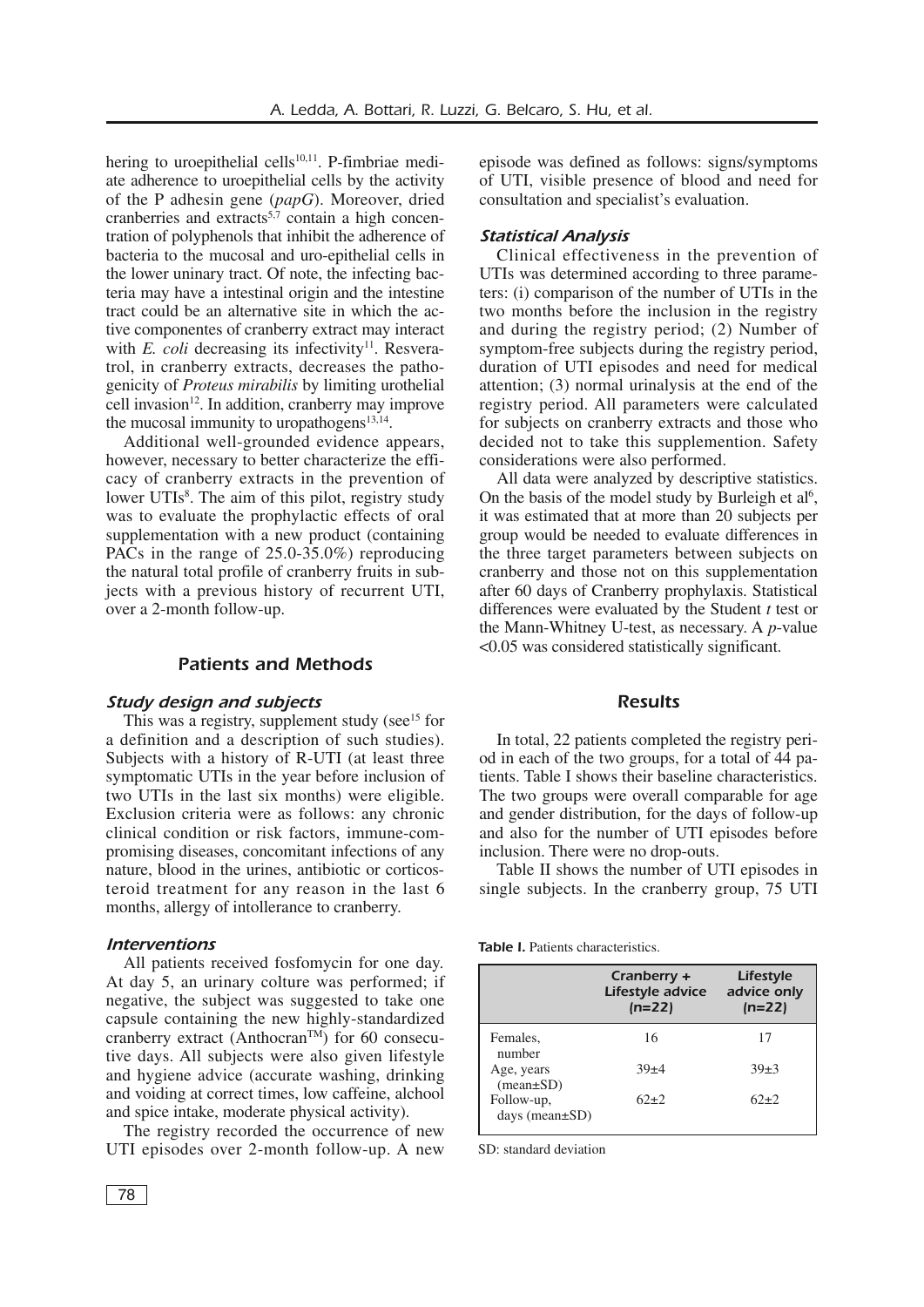episodes were reported in the two months before inclusion in the registry, compared with 20 episodes in the registry period: the reduction in the frequency of UTI episodes was  $73.3\%$  ( $p <$ 0.05). Conversely, this figure was 15.4% in the control group ( $p < 0.05$ ), the difference between groups being statistical significant ( $p = 0.012$ ).

Seven out of 22 (31.8%) subjects in the cranberry group were symptom-free during the registry period; no patient was symptom-free in the control group ( $p < 0.05$ ). In addition, the mean duration of UTI episodes was  $2.5\pm1.3$  days in the cranberry group, compared with 3.6±1.7 days in subjects not on cranberry ( $p < 0.05$ ). Three patients (13.6%) in the cranberry group and 8 (36.3%) in the control group required medical consultation for UTI symptoms ( $p < 0.05$ ).

At the end of the registry, urine evaluation was completely negative for blood or bacteria in 20/22 subjects in the Cranberry group (90.9%) and in 11 control subjects  $(50.0\%; p < 0.005)$ .

No adverse events were observed in either group. Compliance to cranberry was optimal, with more than 95% of the doses correctly used.

## *Discussion*

Lower UTIs are a common clinical entity which often does not arrive to the the attention of general practitioners or specialists, but is managed directly by subjects using over-the-counter products.

Among the over-the-counter products currently available, cranberry is particulary used, since a number of components in cranberry affect the evolution and physio-pathology of UTI and R-UTI. Importantly, the action of cranberry can minimize the inflammatory component of UTI, which cannot be effectively treated by antibiotic therapy. The results of the present registry study, conducted in a field-practice setting, add further evidence to the effectiveness and safety of cranberry extracts in the prevention of UTI in subjects with a history of R-UTIs. Subjects who added a well-standardized cranberry extract to lifestyle conselling had better clinical outcomes than those who only followed lifestyle advice. This advantage was observed in a number of parameters, including the number of UTI episodes, their duration, and the need for medical attention. Interestingly, also subjects who decided to follow advice only experienced a clinical benefit, as a confirmation of the importance of a correct lifestyle in the prevention of UTIs.

The need of a standardized and well-characterized extract reproducing the natural total profile of cranberry fruits is validated by a recent pharmacokinetic study which shows quantifiable phenolic acids and flavonoids in human urine after consuption of cranberry juice<sup>16</sup>.

# *Conclusions*

Given the overall limited number of subjects and the short follow-up of this registry study, its results are to be considered preliminary. Larger and controlled studies with a longer follow-up should be conducted also to investgate the potential effectiveness of the well-standardized cranberry extract used in this study in other settings (e.g. prostatitis, or pediatric subjects). While such studies appears awaited, available evidence seems to suggest that cranberry extract might have a role in the prevention of further lower UTIs episodes in subjects with an history of R-UTI.

*Table II.* Number of UTI episodes in single subjects.

|                         | Cranberry +<br>Lifestyle advice<br>$(n=22)$ |                  | Lifestyle<br>advice only<br>$(n=22)$ |                         |
|-------------------------|---------------------------------------------|------------------|--------------------------------------|-------------------------|
| Subject<br>number       | <b>Before</b><br>inclusion                  | <b>Registry</b>  | <b>Before</b><br>inclusion           | <b>Registry</b>         |
| 1                       | 4                                           | 2                | 3                                    | 3                       |
| $\overline{\mathbf{c}}$ | 3                                           | $\boldsymbol{0}$ | 3                                    | $\overline{c}$          |
| 3                       | $\overline{4}$                              | $\mathbf{1}$     | 3                                    | 3                       |
| $\overline{\mathbf{4}}$ | 3                                           | $\overline{c}$   | $\overline{4}$                       | $\frac{2}{3}$           |
| 5                       | $\overline{4}$                              | $\mathbf{1}$     | 3                                    |                         |
| 6                       | $\overline{4}$                              | $\mathbf{1}$     | $\overline{4}$                       | $\overline{4}$          |
| 7                       | 3                                           | $\overline{0}$   | $\overline{4}$                       | $\overline{\mathbf{4}}$ |
| 8                       | 3                                           | $\overline{0}$   | 3                                    | $\overline{c}$          |
| $\overline{9}$          | $\overline{4}$                              | 1                | $\overline{4}$                       | 3                       |
| 10                      | 335323                                      | $\overline{0}$   | $\overline{4}$                       | $\overline{\mathbf{3}}$ |
| 11                      |                                             | $\mathbf{1}$     | 5                                    | $\overline{\mathbf{3}}$ |
| 12                      |                                             | $\mathbf{1}$     | $\overline{4}$                       | $\overline{4}$          |
| 13                      |                                             | $\overline{0}$   | $\overline{4}$                       | 3                       |
| 14                      |                                             | $\overline{0}$   | 3                                    | $\overline{\mathbf{3}}$ |
| 15                      |                                             | $\overline{0}$   | $\overline{4}$                       | 3                       |
| 16                      | $\overline{4}$                              | $\mathbf{1}$     | 3                                    | $\overline{4}$          |
| 17                      | $\overline{4}$                              | $\overline{c}$   | $\overline{3}$                       | 3                       |
| 18                      | 3                                           | $\mathbf{1}$     | 3                                    | $\overline{c}$          |
| 19                      | 3                                           | $\overline{c}$   | $\overline{4}$                       | 3                       |
| 20                      | 3                                           | $\mathbf{1}$     | $\overline{4}$                       | $\frac{2}{3}$           |
| 21                      | $\overline{4}$                              | $\overline{c}$   | 3                                    |                         |
| 22                      | 3                                           | $\mathbf{1}$     | 3                                    | $\overline{\mathbf{4}}$ |
| <b>Total</b>            | 75                                          | 20               | 78                                   | 66                      |